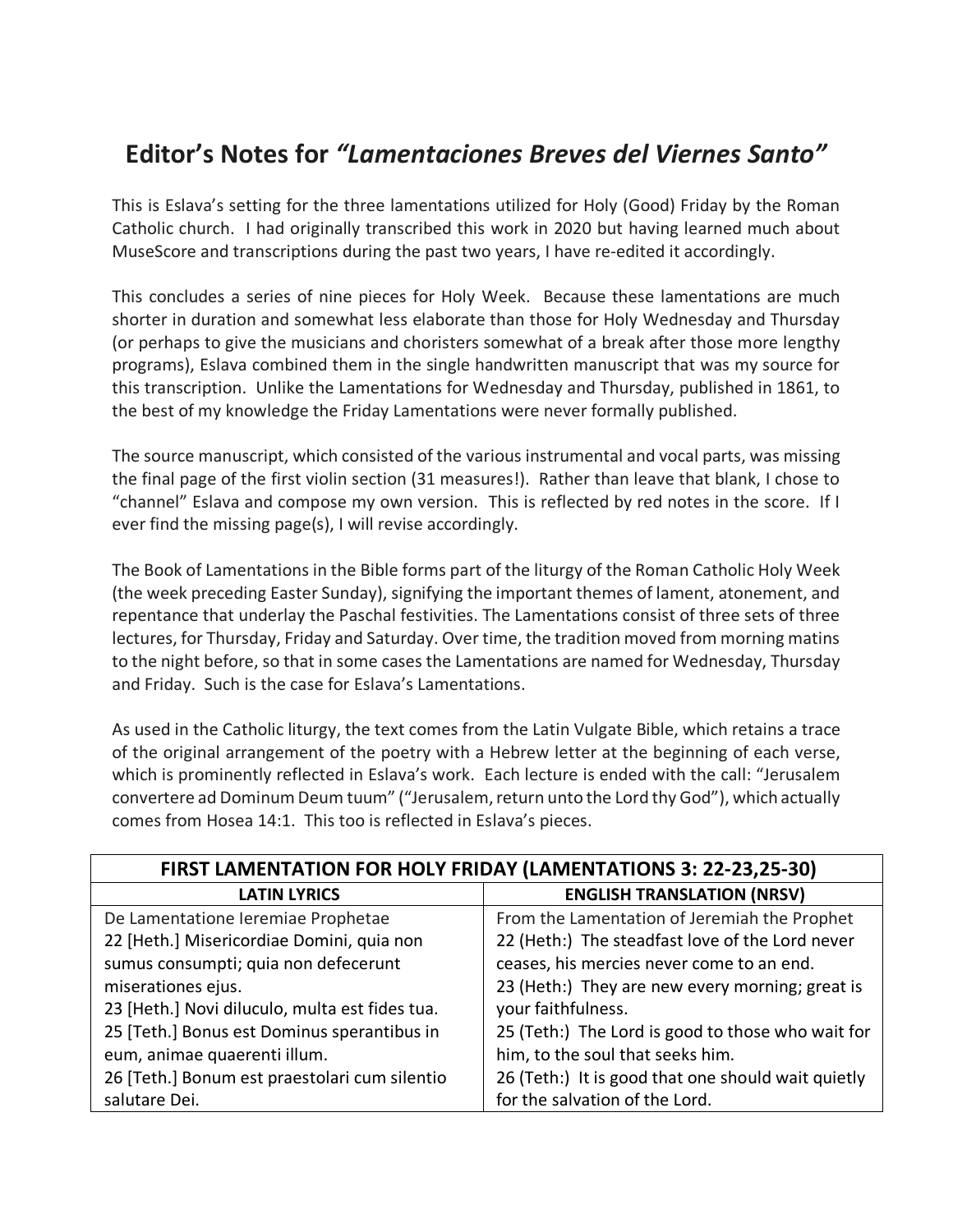| 27 [Teth.] Bonum est viro cum portaverit jugum           | 27 (Teth:) It is good for one to bear the yoke in   |  |
|----------------------------------------------------------|-----------------------------------------------------|--|
| ab adolescentia sua.                                     | youth,                                              |  |
| 28 [Jod.] Sedebit solitarius, et tacebit, quia           | 28 (Jod:) to sit alone in silence when the Lord has |  |
| levavit super se.                                        | imposed it,                                         |  |
| 29 [Jod.] Ponet in pulvere os suum, si forte sit         | 29 (Jod:) to put one's mouth to the dust (there     |  |
| spes.                                                    | may yet be hope),                                   |  |
| 30 [Jod.] Dabit percutienti se maxillam:                 | 30 (Jod:) to give one's cheek to the smiter, and    |  |
| saturabitur opprobriis.                                  | be filled with insults.                             |  |
| Jerusalem convertere ad Dominum Deum tuum.               | Jerusalem, return unto the Lord thy God.            |  |
| SECOND LAMENTATION FOR HOLY FRIDAY (LAMENTATIONS 4: 1-6) |                                                     |  |
| 1 [Aleph.] Quomodo obscuratum est aurum,                 | 1 [Aleph.] How the gold has grown dim, how the      |  |
| mutatus est color optimus! dispersi sunt lapides         | pure gold is changed! The sacred stones lie         |  |
| sanctuarii in capite omnium platearum!                   | scattered at the head of every street.              |  |
| 2 [Beth.] Filii Sion inclyti, et amicti auro primo:      | 2 [Beth.] The precious children of Zion, worth      |  |
| quomodo reputati sunt in vasa testea, opus               | their weight in fine gold-how they are reckoned     |  |
| manuum figuli!                                           | as earthen pots, the work of a potter's hands!      |  |
| 3 [Ghimel.] Sed et lamiae nudaverunt mammam,             | 3 [Ghimel.] Even the jackals offer the breast and   |  |
| lactaverunt catulos suos: filia populi mei crudelis      | nurse their young, but my people has become         |  |
| quasi struthio in deserto.                               | cruel, like the ostriches in the wilderness.        |  |
| 4 [Daleth.] Adhaesit lingua lactentis ad palatum         | 4 [Daleth.] The tongue of the infant sticks to the  |  |
| ejus in siti; parvuli petierunt panem, et non erat       | roof of its mouth for thirst; the children beg for  |  |
| qui frangeret eis.                                       | food, but no one gives them anything.               |  |
| 5 [He.] Qui vescebantur voluptuose, interierunt          | 5 [He.] Those who feasted on delicacies perish in   |  |
| in viis; qui nutriebantur in croceis, amplexati          | the streets; those who were brought up in purple    |  |
| sunt stercora.                                           | cling to ash heaps.                                 |  |
| 6 [Vau.] Et major effecta est iniquitas filiae           | 6 [Vau.] For the chastisement of my people has      |  |
| populi mei peccato Sodomorum, quae subversa              | been greater than the punishment of Sodom,          |  |
| est in momento, et non ceperunt in ea manus.             | which was overthrown in a moment, though no         |  |
|                                                          | hand was laid on it.                                |  |
| Jerusalem convertere ad Dominum Deum tuum.               | Jerusalem, return unto the Lord thy God.            |  |
| THIRD LAMENTATION FOR HOLY FRIDAY (LAMENTATIONS 5:1-11)  |                                                     |  |
| Incipit oratio Jeremiae Prophetae.                       | Here begins the lamentation of Jeremiah the         |  |
|                                                          | Prophet                                             |  |
| 1 Recordare, Domine, quid acciderit nobis;               | 1 Remember, O LORD, what has befallen us; look,     |  |
| intuere et respice opprobrium nostrum.                   | and see our disgrace!                               |  |
| 2 Haereditas nostra versa est ad alienos, domus          | 2 Our inheritance has been turned over to           |  |
| nostrae ad extraneos.                                    | strangers, our homes to aliens.                     |  |
| 3 Pupilli facti sumus absque patre, matres               | 3 We have become orphans, fatherless; our           |  |
| nostrae quasi viduae.                                    | mothers are like widows.                            |  |
| 4 Aquam nostram pecunia bibimus; ligna nostra            | 4 We must pay for the water we drink; the wood      |  |
| pretio comparavimus.                                     | we get must be bought.                              |  |
| 5 Cervicibus nostris minabamur, lassis non               | 5 With a yoke on our necks we are hard              |  |
| dabatur requies.                                         | driven; we are weary, we are given no rest.         |  |